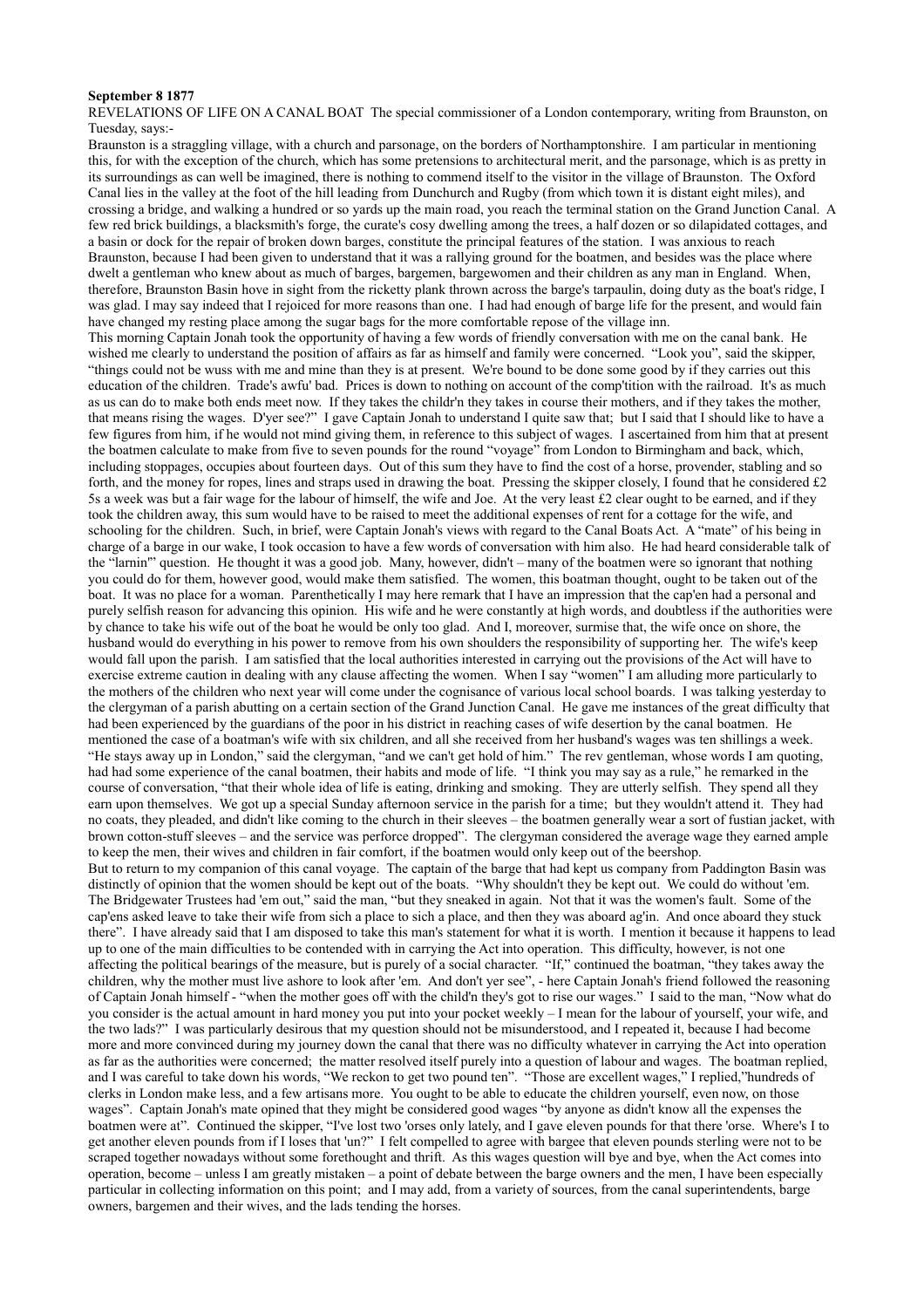A gentleman who is a partner in a large firm of lime and cement merchants was good enough to give me the following particulars. His firm owned about twelve or thirteen boats working as "lime" boats, and six or seven as "coal" boats, on one of our principal canals. There was not a boat of these, so far as he could call to mind, that was not worked by a man, his wife and a lad. "I believe", said this gentleman, "that the boatmen in our employ have made, and are making, on the average £2 5s a week, and this with no rent and taxes to pay". I understood him to mean that this sum was earned by the joint labour of the three. I have yet to ascertain, however, whether this rate of earnings is common throughout the trade and steady throughout the year. If it be so, it seems to me that the boatmen have nothing to complain of now, and will have little to complain of bye and bye when out of this forty five shillings per week they have to set aside a few shillings for the rent of a cottage and for school pence for the children. With one exception all the bargeman I have talked with on my journey down the Grand Junction Canal look at the Act as simply a master's question. One man and his wife, who had reared thirteen children, and only one out of the boat, were against the Act; but this formed the solitary exception. I am inclined to agree with the clergyman whose opinion of the bargemen I have already quoted, that the men as a rule eat well, drink well and smoke well. The first night I was on board the barge I threw an eye across the captain's supper table. I noticed a tempting boiled knuckle of ham, a shapely piece of corned beef, fat and lean admirably blended, a crusty loaf of fresh baked bread, a dish of pickled onions and cucumber, and a goodly can of ale. In the morning there was an unlimited supply of milk, fresh from the cow, for the children, tea and bread for the skipper, his wife and guest. I may say that my own supper, from lack of forethought, was considerably in rear of the skipper's, and I was trusting that I might receive an invitation to the cabin. I may be permitted, perhaps, to express the hope that I shall never partake of a worse meal than that which graced the little cabin table of my friend the bargee, who thinks that things could not be worse than they are with him at present. Probably many who read this may consider their own lot at times a degree less desirable than that of Captain Jonah, of the good barge Mary Jane. I reserve the consideration of barge accommodation and the question of how the Act is to be carried out for another letter, which I will write after visiting the Potteries, where, I am told, the condition of the barge people is less favourable than that which I have been describing.

## **September 15 1877**

THE CANAL BOATS ACT AND THE BARGEMEN The special commissioner of a London contemporary, who is inquiring into the condition of the canal population, writes as follows from Runcorn on Thursday, the  $6<sup>th</sup>$  inst:-

Yesterday I took leave of Captain Jonah and the crew of his barge, Mary Jane. Joe was fast asleep on the gangway of one of the lock gates. The sick relative had taken possession of my nest among the sugar bags, and was likewise asleep. Ellen, with baby tucked under her left arm like a bag f old linen, was leading the horse, on whose back Sam was astride. Jack, the lurcher, was scampering about in the fields, a picker-up of unconsidered trifles. The skipper was alone with me clearing up matters. "You talks about that 'ere 'orse. I tell yer 'er won't lay down. Once let un git used to a stable and 'er'll lay down fast enough. But not all us can do will get in to lay down, leastwise 'cept in Birmingham". This was in reply to an observation from me that Captain Jonah's horse seemed a trifle tired, and needed rest. "When us get to Birmingham 'er makes up for it. You see, 'er's used to the stable there, and the other 'orses, and 'er lays down like a lamb. But you might jist as well try to 'oist that boat across your shoulders as try to git that 'ere 'orse to lay down 'cept in Birmingham. Keep her belly full, says I to Joe, keep her belly allays full, Joe, and then 'er goes 'long like a steam ingin". I may say that I am able to speak with some authority myself concerning this same animal's idiosyncrasies. I was walking on the towing-path with Joe in the early morning of Saturday, about the hour that the working man of Rickmansworth were astir, and going their various ways to their labour, when Joe turned upon me unawares. "Jist walk arter the oss a bit while I runs on to the lock". I took Joe's whip and walked after the horse. For two long hours I walked after the horse (Joe, taking every available opportunity to rest, was found dead asleep on his ordinary bed, the gangway of a lock gate far on ahead) until fairly exhausted by curses loud and deep from boatmen passing in the opposite direction to ourselves, whose drawing ropes I fell foul of. The skipper, his wife and the sick relative enjoyed my discomfiture. "Er's a darned sight too cunnin' for yer, guvnor," said Captain Jonah, alluding to the horse, and coming to my rescue when a bridge stood straight in the way, and I had brought half a dozen barges to a standstill. "Er's drea'ful cunnin' if 'er once catches sight that it aint Joe as is walkin' arter her. Yer see it was 'cause 'er caught sight of yer. Yer should never let that 'ere 'orse see yer. Keep behind 'er, I all'ays says to Ellen, and then there's no stoppin' the boat". Captain Jonah and I took a friendly farewell of each other at a village ale house in the company of a few brother bargees invited for the occasion, the skipper's parting words to me being, ""It's all a owner's question. Don't forget that, guvnor".

While at Braunston I had the advantage of having an hour's conversation with the gentleman to whom I alluded in my last letter. He is an owner of barges and a builder of barges; moreover, he has had many years' experience of the people working the boats on different canals. His pocket, in common with the pockets of most owners, will in all probability be touched by the "accommodation" clause of the Act. "I think there has been a great deal of fuss made about this matter of cabin accommodation," said he to me,"when really there is no necessity for it. Though the space is small, how long are they (meaning the boatman and his family) in the cabin? I could take you to places in London that are fifty thousand times worse in regard to space and cleanliness than the boat cabins are. Look down Limehouse, and about there. I quite agree that we want something done for the barge people. The children are terribly ignorant; we want something done, and something must be done for them. The education of the younger children is what is peremptorily needed. The boatmen and women must, as far as their condition is concerned, go as they are – let us look after the rising generation, and that as soon as can be". With this we went to a covered dock where a recently built barge was being painted, and stepped into the cabin. I took the dimensions down as follows:- 8ft 6in long, 6ft 6in in the widest part and 5ft high. I am bound to say and without hesitation that here the sleeping accommodation for two was ample in point of space as that which was reserved for married couples in the after-cabin of a 1680 ton ship in which I once sailed to New York. There was no obstacle to efficient ventilation, and there was a good side bed for children. Altogether I should have felt no difficulty whatever in passing this boat cabin as sufficient accommodation for a man, his wife, and two children. Absence of furniture, mess traps, curtains, bedding, and the like, no doubt made a slight difference in the appearance of available space; but even with these additions I should still have been quite content to occupy the cabin myself with the number mentioned. Fresh air is after all what is most needed for children, and with all proper precautions such as is made on board ship to prevent people falling overboard, I should consider a child's life on board a barge infinitely preferable to a child's life in a London alley. A sort of painted rope netting rigged around the cabin deck would no doubt answer all the purposes of a proper protection for the children. It must be borne in mind that I am referring more particularly now to barge life on the Grand Junction Canal. I shall presently have something to say of barge life elsewhere.

Returning to the subject of the Act, the gentleman whose conversation I have been reporting considered that there was such prejudice against the canals now (I take it that he meant in point of competition with the railroads), and the depression in trade was at present